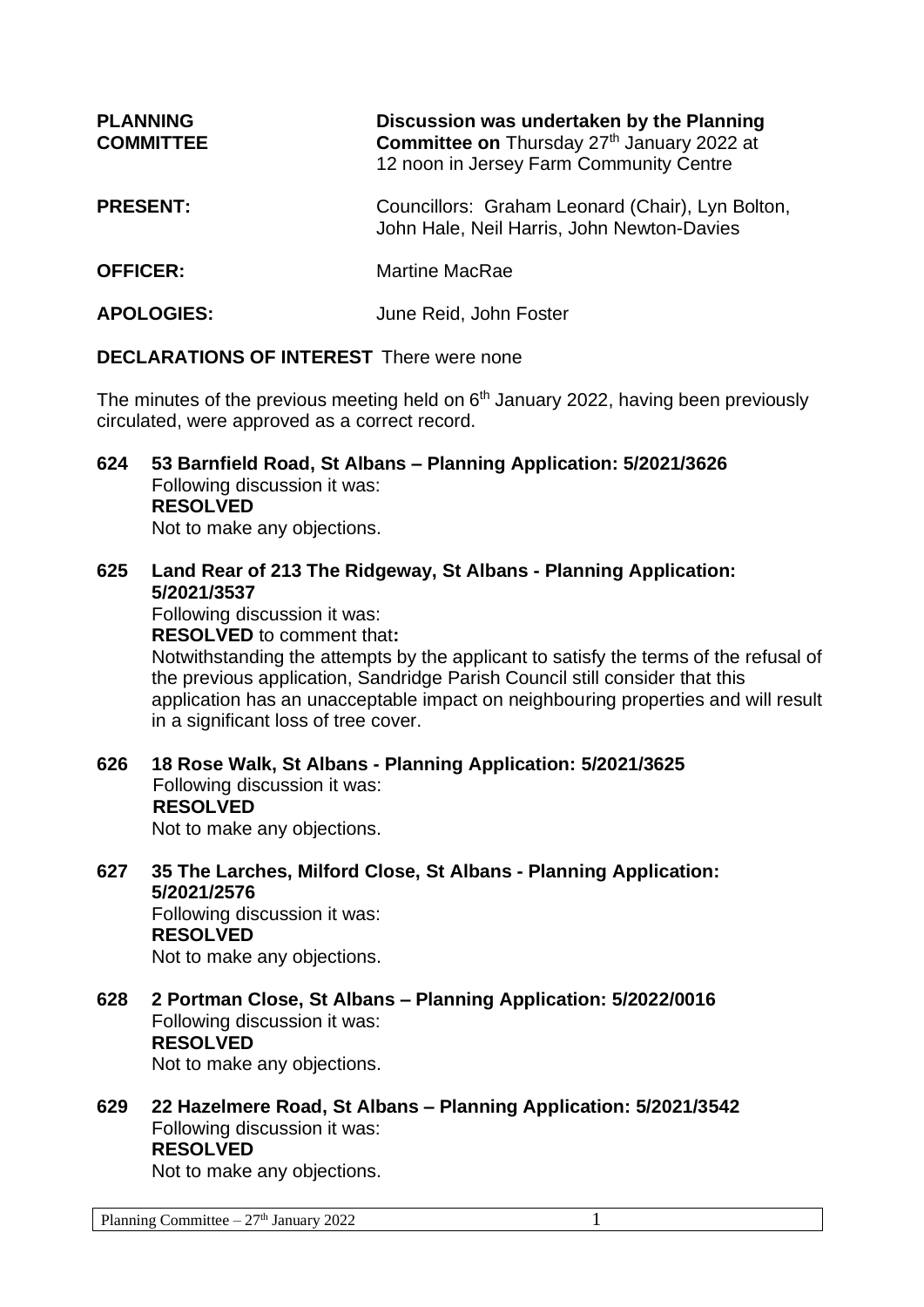## **630 6 Highfield Road, Sandridge – Planning Application: 5/2021/3326**

Following discussion it was:

**RESOLVED** to comment that:

Sandridge Parish Council feel that this is over development of this Green Belt site, notwithstanding attempts to amend the previous refusal for a single large detached dwelling, this revised application for two additional bungalows on the site will still not be acceptable for the same reasons.

## **631 15 Highfield Road, Sandridge – Planning Application: 5/2021/3603** Following discussion it was:

**RESOLVED** to comment that:

Sandridge Parish Council have no objection in principle to this application, but are mindful of the fact that this property is on Green Belt land.

## **632 Ivens Orchids, Sandridge – Planning Application: 5/2021/3364** Following discussion it was: **RESOLVED** to comment that: Sandridge Parish Council consider that as this is an attempt at further

development in the Green Belt, the conditions imposed in the previous approval should remain in place.

#### **633 1 Southfield Way, St Albans – Planning Application: 5/2022/0094** Following discussion it was: **RESOLVED** Not to make any objections.

**634 Willow Barn, Nomansland Farm – Planning Application: 5/2022/0068** Following discussion it was: **RESOLVED**

Not to make any objections.

**635 36 Barnfield Road, St Albans – Planning Application: 5/2022/0119** Following discussion it was: **RESOLVED** Not to make any objections.

# **636 5 Queens Crescent, St Albans – Planning Application: 5/2022/0113** Following discussion it was: **RESOLVED** to comment that:

Sandridge Parish Council consider that the scale and height of the proposed development is not in keeping with existing and adjacent buildings, contrary to Sandridge Neighbourhood Plan policy D4. The proposed extension to an already extended property is considered to be overdevelopment.